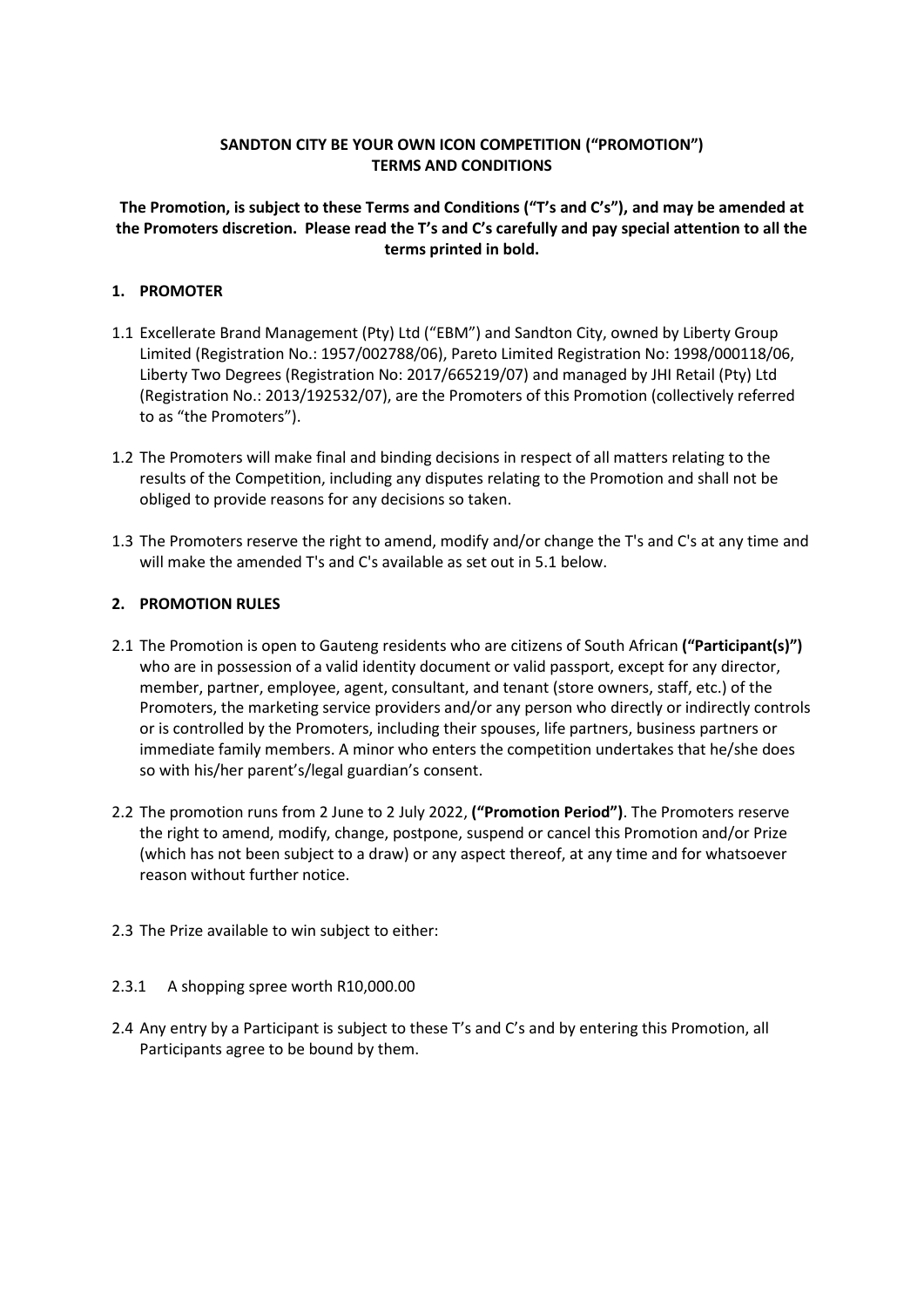- 2.5 To enter the Promotion, a Participant will be required to comply with the following Terms and Conditions:
- 2.5.1 **Participants to visit the Reflections POD, Protea Court, Sandton City ("Location"), follow the instructions 'To Be Your Own Icon', once complete share on Instagram using the hashtag '#BeYourOwnIcon' and tag Sandton City Mall on participants Instagram platform ("The Activity").**
- 2.5.2 The Participant must share the activity on Instagram using the hashtag and tag Sandton City Mall on Instagram which forms as an entry to the promotion.
- 3.1 The winner will be contacted via email or telephone and announced on August 2022 ("The Announcement Date").
- 3.2 The winner of the prize will be determined randomly from the base of eligible entrants during the Competition period.
- 3.3 The prize is not transferable and the Prize will not be changed or deferred for any reason whatsoever.
- 3.4 The winner will be required to collect their prize in person at the Sandton City Centre Management office in Johannesburg and the prize may not be sent via courier. The Promoter may request relevant supporting documentation ie: identity documentation or Affidavit.
- 3.5 Once the Competition Period has expired, the Promoters will use all reasonable efforts between when the Competition ends and the Announcement Date to contact the Winners. The Winners will be contacted **telephonically** during working hours (09:00 – 17:00)**.**
- 3.6 If the Promoters are unable to contact or reach any of the Winners, the entry by that person who cannot be contacted will be disqualified and the runner up, selected by the Promoters will then be determined as the new Winner. That Winner will also be contacted by the Promoters *via*  **the contact details supplied** as soon as reasonably practicable.

#### **4. PUBLICITY AND DATA PRIVACY:**

- 4.1 By entering, a Participant acknowledges and gives express consent on entry that personal information, including without limitation, name, age, address (including postcode), telephone number and/or email address ("Personal Data") will be used in connection with the Competition and will be shared with the Promoters and their agents to the extent necessary to conduct the Promotion.
- 4.2 The Participants also acknowledges that once the Promoter is tagged on Instagram, grants permission to share Sandton City social channels.
- 4.3 All Personal Data relating to the Participants will be used solely in accordance with the Consumer Protection Act 68 of 2008, the data protection legislation, and will not be disclosed to any third party, except for the purpose of the Promotion where applicable unless the Participants gave their express consent to this on entry.